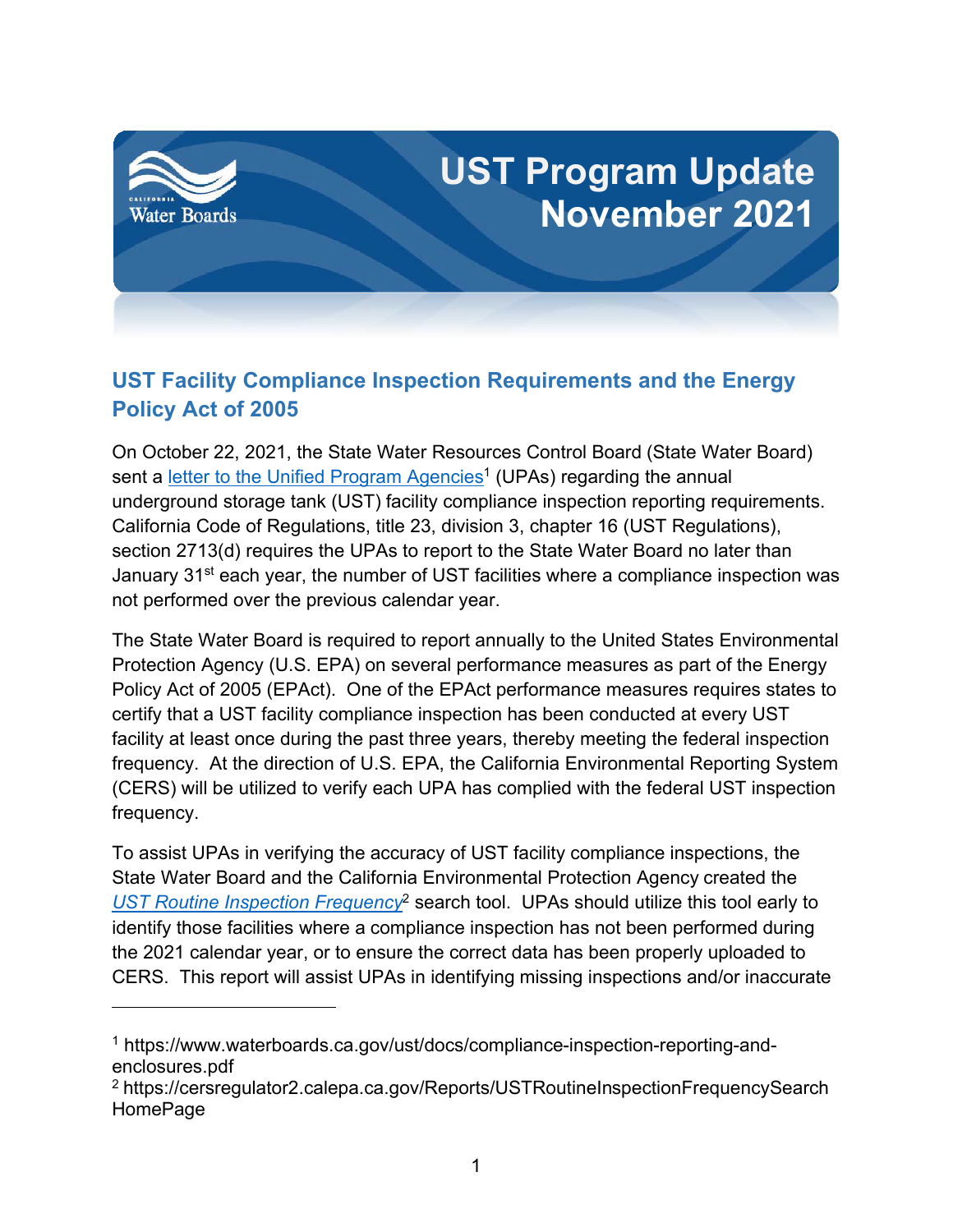data. State Water Board staff strongly suggest UPAs run the CERS *UST Routine Inspection Frequency* search now and again in mid-December. As a reminder, virtual or desk audit UST compliance inspections without an on-site element do not satisfy the UST compliance inspection provision of the EPAct.

For more information regarding compliance inspections reporting requirements, contact*:* Mr. Johnny Wales at (804) 852-7274 or [Johnny.Wales@waterboards.ca.gov](mailto:Johnny.Wales@waterboards.ca.gov), or Mr. Tom Henderson at (916) 319-9128 or [Tom.Henderson@waterboards.ca.gov.](mailto:Tom.Henderson@waterboards.ca.gov)

## **Public Records and Red Tag Information Web Pages**

In addition to the UST inspection frequency certification above, the EPAct requires states to annually update a public summary of the number of current UST facilities, systems, inspections performed, and available data on unauthorized release sources and causes. On November 1, 2021, the State Water Board updated the [Public Records](https://www.waterboards.ca.gov/ust/leak_prevention/public_record_sum_info.html)  [Summary Information of Underground Storage Tanks web](https://www.waterboards.ca.gov/ust/leak_prevention/public_record_sum_info.html) page<sup>[3](#page-1-0)</sup>. The reporting period for the summary is July 1, 2020, through June 30, 2021, and includes the percentage of UST systems in compliance with the technical compliance rate performance measure.

Additionally, the State Water Board has updated the [Red Tag Data and Regulations](https://www.waterboards.ca.gov/ust/enforcement/red_tag_regs_index.html)  web [page](https://www.waterboards.ca.gov/ust/enforcement/red_tag_regs_index.html)<sup>[4](#page-1-1)</sup>, which depicts the total number of red tags applied per year and the breakdown of the significant violations for which the red tags were affixed. This information is updated semi-annually and analyzed for significant violation trends.

For information regarding the public records and red tag web pages, please contact Mr. Tom Henderson at (916) 319-9128 or [Tom.Henderson@waterboards.ca.gov,](mailto:Tom.Henderson@waterboards.ca.gov) or Mr. Steven Mullery at (916) 341-5508 or [Steven.Mullery@waterboards.ca.gov](mailto:Steven.Mullery@waterboards.ca.gov).

## **Single-Walled Vent and Riser Piping on Waste Oil Underground Storage Tanks**

State Water Board staff are aware of several UPAs allowing waste oil USTs to utilize the secondary containment exemption for vent or tank riser piping in violation of UST Regulations, section 2636(a)(1). This exemption is only permissible when overfill prevention equipment (OPE) meeting the performance standards of UST Regulations, section 2635(c)(1)(B) or (C) are met. As part of previous compliance inspections, UPAs should have already identified which systems used both exemptions and the routes owners or operators of these systems should have taken to return their systems to compliance. We are not seeing any improvement to this situation. UPAs are directed to

<span id="page-1-0"></span><sup>&</sup>lt;sup>3</sup> [https://www.waterboards.ca.gov/ust/leak\\_prevention/public\\_record\\_sum\\_info.html](https://www.waterboards.ca.gov/ust/leak_prevention/public_record_sum_info.html)

<span id="page-1-1"></span><sup>4</sup> [https://www.waterboards.ca.gov/ust/enforcement/red\\_tag\\_regs\\_index.html](https://www.waterboards.ca.gov/ust/enforcement/red_tag_regs_index.html)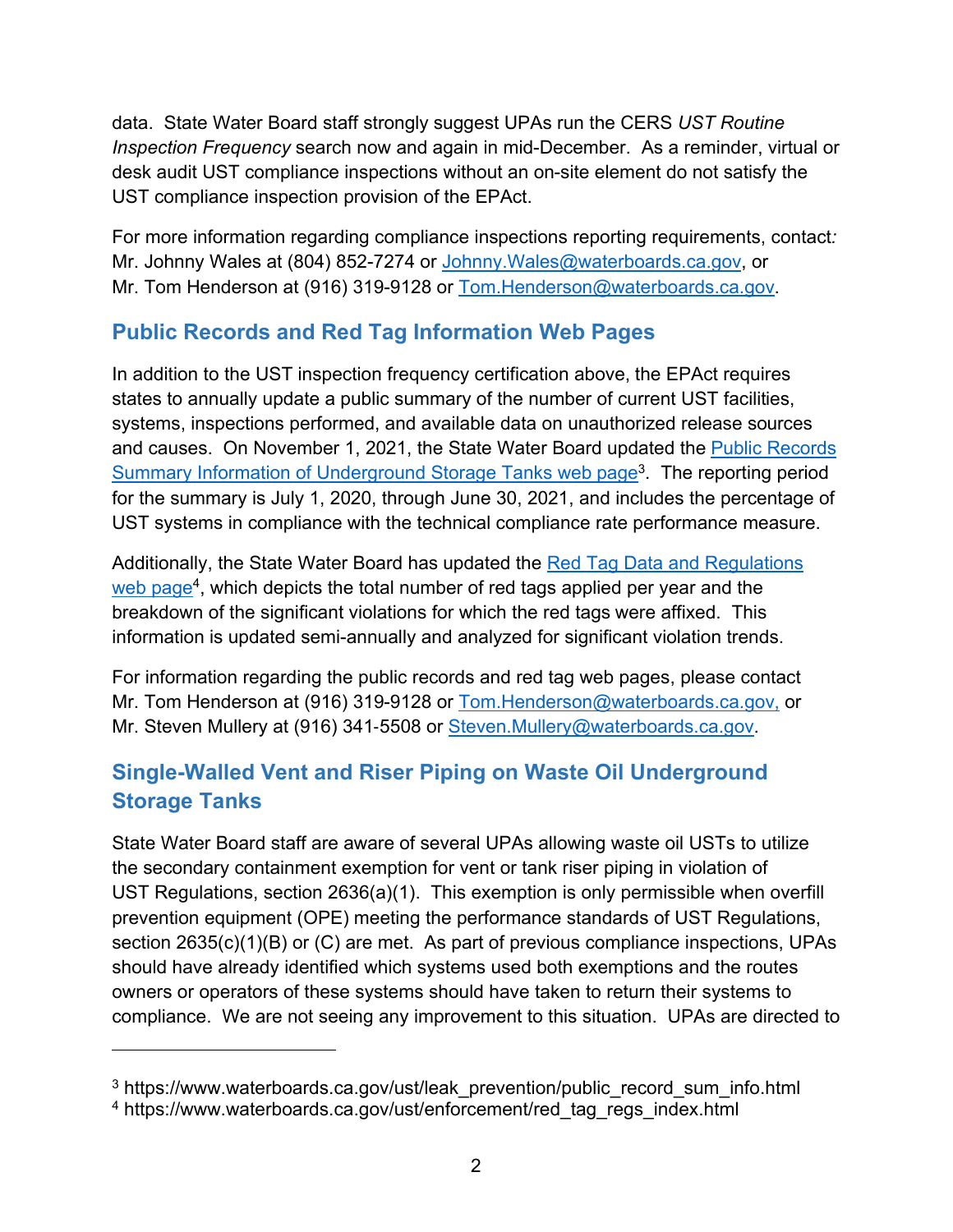correct this error in program implementation immediately through inspection and enforcement.

To date, State Water Board staff have identified over 400 waste oil USTs utilizing both the secondary containment piping exemption and the OPE exemption as outlined in UST Regulations, section 2635(c)(2), allowing the local agency to waive the OPE requirements under certain conditions. As discussed previously in UST Technical Advisory Group meetings, conferences, and [Local Guidance](https://www.waterboards.ca.gov/water_issues/programs/ust/leak_prevention/lgs/docs/150-3.pdf) (LG) 1[5](#page-2-0)0<sup>5</sup>, waste oil systems that utilize the secondary containment piping exemption for vent or tank riser pipe may not, under any circumstance, use the OPE exemption as this condition fails to meet the OPE performance measure required of the piping exemption. The secondary containment piping exemption by its very definition excludes the utilization of the OPE exemption.

USTs constructed with single-walled vent or riser piping and utilizing the OPE exemption have three options to return to compliance:

- 1. Secondarily contain all vent and/or riser piping;
- 2. Systems with an automatic tank gauge (ATG) and vent restrictor installed before October 1, 2018 must list these devices in CERS as the tank OPE and properly inspect those devices in accordance with UST Regulations, section 2637.2; or,
- 3. Install new or inspect existing positive shutoff in accordance with UST Regulations, sections 2635(c)(1)(C) and 2637.2.

Per UST Regulations, 2635(d), installing new flow restrictors on vent piping is not an acceptable method of overfill prevention. Further, positive shut off devices mechanically interrupt the flow of product entering the tank. All positive shut off devices must properly activate and be compatible with the substance stored. Flapper valves utilized in most fueling USTs require a high flow volume to activate and will not work for most waste oil USTs. ATGs utilized to activate valves in the waste oil fill line have been successfully utilized as positive shut off. Additional information regarding OPE methods, exemptions, and piping construction requirements is discussed in detail in [LG-150](https://www.waterboards.ca.gov/ust/leak_prevention/lgs/docs/150-3.pdf), *Underground Storage Tank Overfill Prevention Equipment*.

For additional information regarding secondary containment pipe exemption, overfill prevention equipment, and overfill prevention equipment exemptions, or a list, contact: Mr. Tom Henderson at (916) 319-9128 or [Tom.Henderson@waterboards.ca.gov,](mailto:Tom.Henderson@waterboards.ca.gov) or

<span id="page-2-0"></span><sup>&</sup>lt;sup>5</sup> https://www.waterboards.ca.gov/water\_issues/programs/ust/leak\_prevention/lgs/docs/ 150-3.pdf